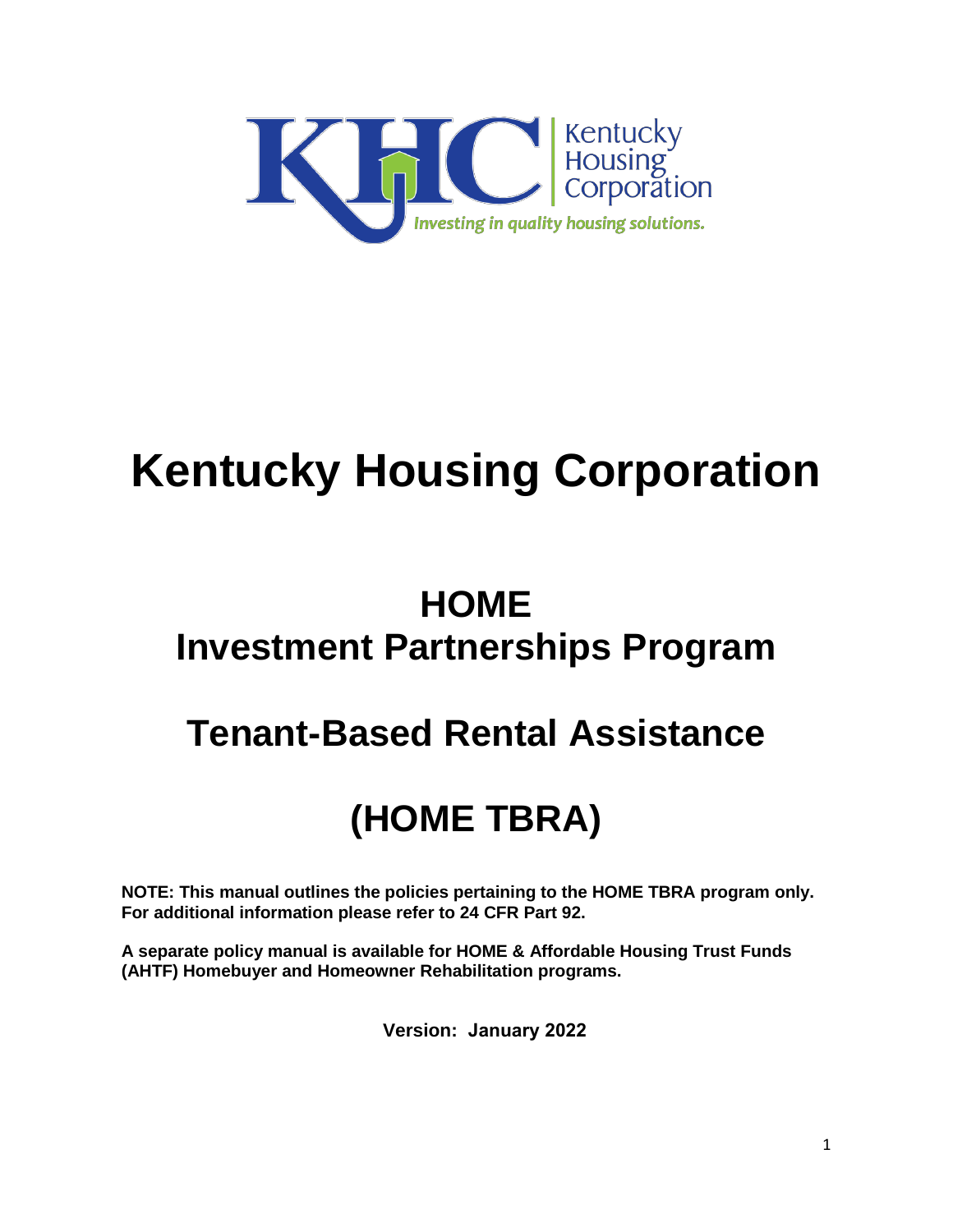## **Copyright**

Copyright ©2017 by Kentucky Housing Corporation. All rights reserved.

No part of this document may be reproduced or utilized in any form or by any means, electronic or mechanical, including photocopying, recording, or by any information storage and retrieval system, without permission in writing from Kentucky Housing Corporation.

Published in the United States of America

by: Kentucky Housing Corporation 1231 Louisville Road Frankfort, KY 40601

Author: Kentucky Housing Corporatio[n www.kyhousing.org](http://www.kyhousing.org/)

### **Notice**

This manual serves as a reference for the Kentucky Housing Corporation's administration of the HOME Investment Partnerships Program Tenant-Based Rental Assistance program (TBRA).

To the best of our knowledge, the information in this publication is accurate: however, neither Kentucky Housing Corporation nor its affiliates assume any responsibility or liability for the accuracy or completeness of, or consequences arising from, such information. Changes, typos, and technical inaccuracies will be corrected in subsequent publications. This publication is subject to change without notice. The information and descriptions contained in this manual cannot be copied, disseminated, or distributed without the express written consent of Kentucky Housing Corporation. This document is intended for informational purposes only. The manual contains resources and forms used to implement project(s) using HOME TBRA. The manual is not inclusive of all resources needed to successfully administer a project.

Please submit a request to the Housing Contract and Administration (HCA) Help Desk at <https://kyhmis.zendesk.com/home>if you have questions or need additional assistance with materials within this manual.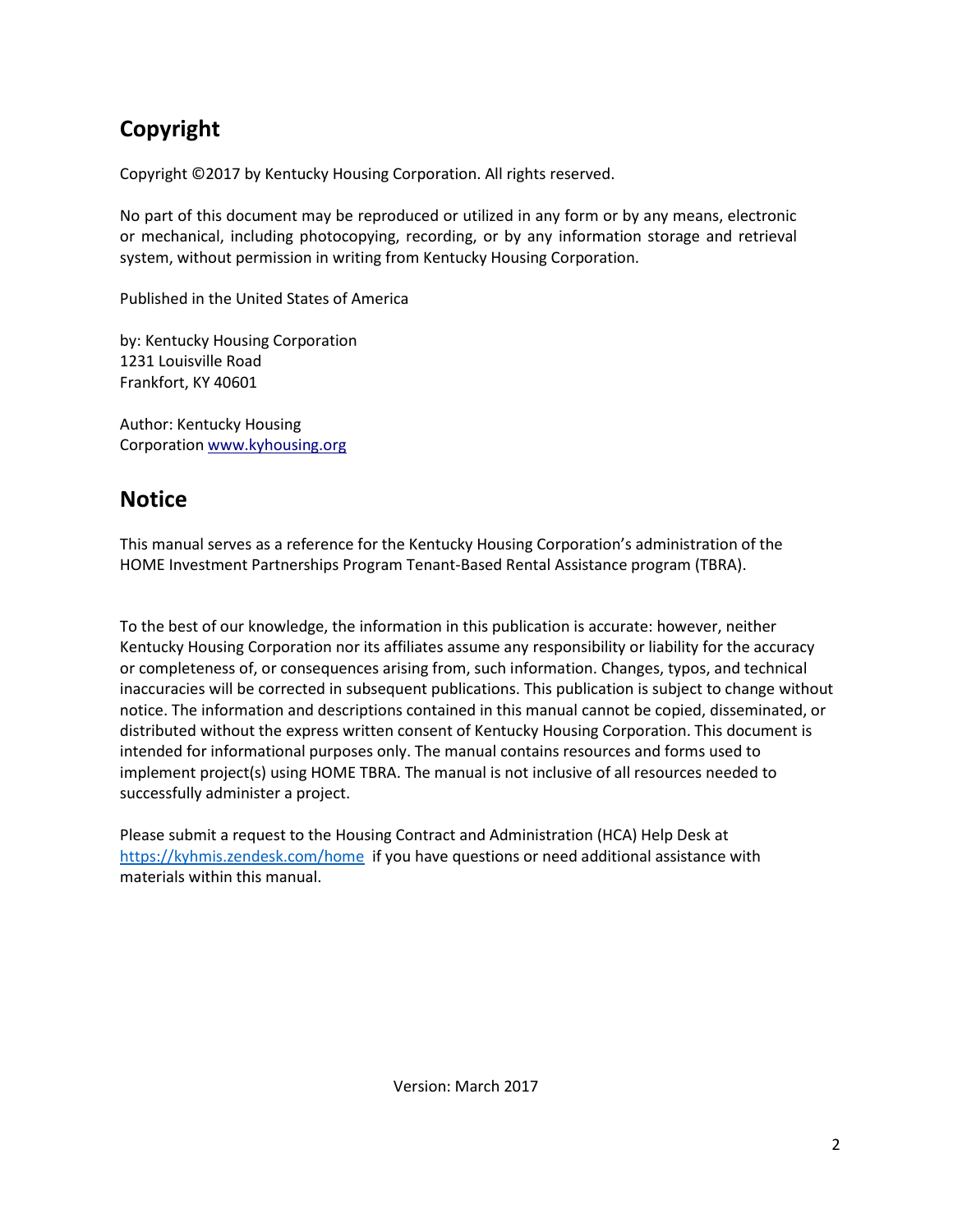## **Table of Contents**

### Contents

| 13 |
|----|
|    |
|    |
|    |
|    |
|    |
|    |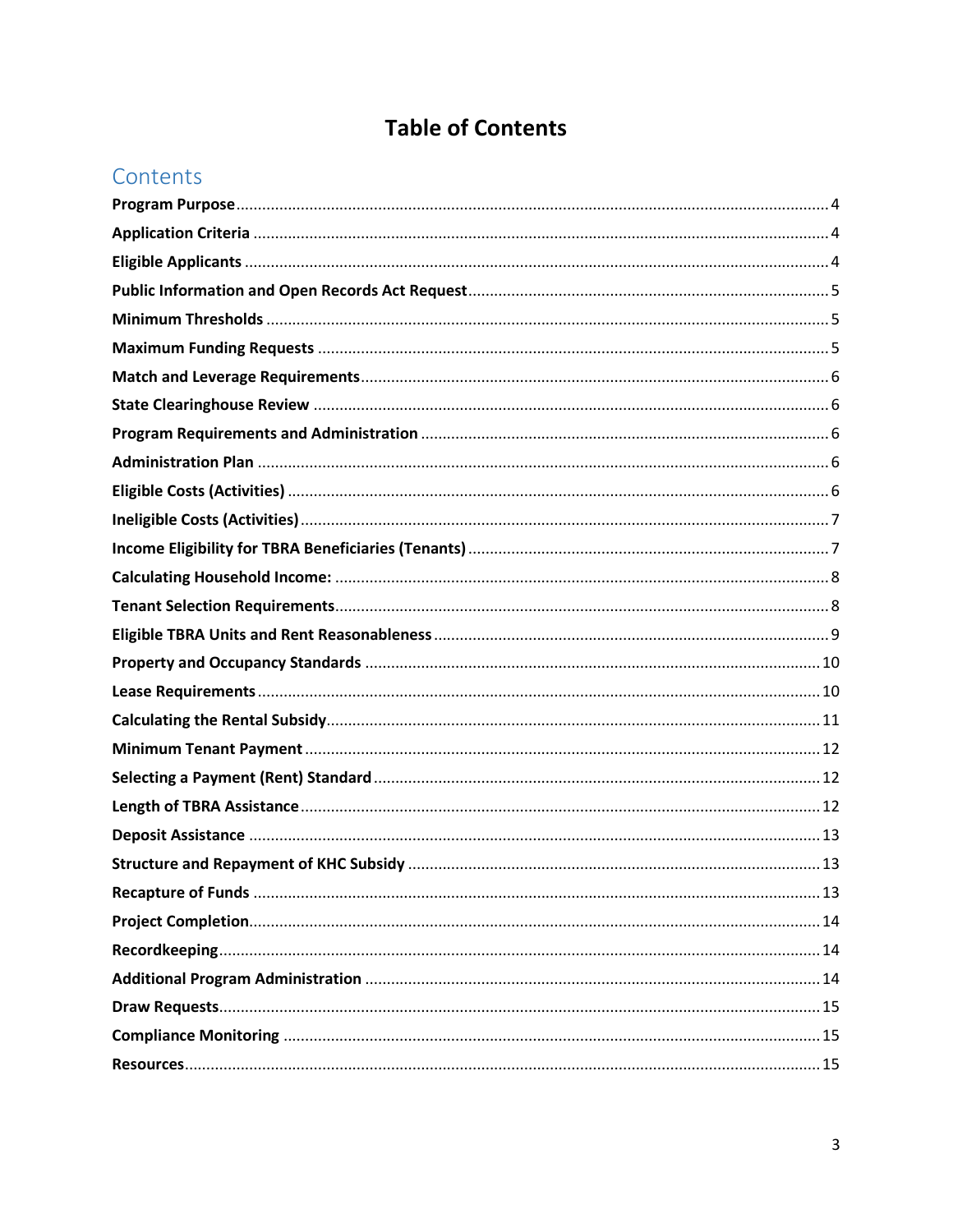### **HOME Investment Partnerships Program Tenant-Based Rental Assistance Policy Manual**

**NOTE: This manual outlines the policies pertaining to the HOME TBRA program only. It is the responsibility of HOME TBRA project applicants and grant subrecipients to read, understand, and comply with the HOME Final Rule, 24 CFR Part 92, as well as the documents and notices listed below.** 

- **24 CFR Part 92**
- **KHC's Consolidated and Annual Action Plans**
- **KHC's HOME TBRA Policy Manual**
- **KHC's HOME TBRA Application Guidelines**
- **KHC's HOME TBRA Grant Agreement**
- **HUD Notices and Updates**
- **KHC's HOME TBRA Toolkit**
- **KHC's eGram Notices**
- **Any other relevant state and federal laws, policies, and regulations not otherwise listed above.**

#### <span id="page-3-0"></span>**Program Purpose**

The purpose of the HOME Program is to expand the supply of quality, affordable housing for lowand very low-income households. Created by Congress in 1990, the HOME Investment Partnerships Program (HOME) provides funding to applicants for various types of affordable housing production and rehabilitation and to provide Tenant-Based Rental Assistance (TBRA) to low- and very-low income households throughout the Commonwealth. Kentucky Housing Corporation (KHC) administers and monitors the program for the U.S. Department of Housing and Urban Development (HUD), awarding funding to eligible applicants, including local governments, housing authorities, private developers, and nonprofit housing providers.

## <span id="page-3-1"></span>**Application Criteria**

#### <span id="page-3-2"></span>**Eligible Applicants**

In order to be eligible to participate in the HOME Program, an applicant must be deemed to be in good standing by the Secretary of State of the Commonwealth of Kentucky and in compliance with the requirements of 24 CFR §92.505 and all OMB requirements at 2 CFR §200.

Eligible applicants include private developers, nonprofit organizations, Community Housing Development Organizations (CHDOs), faith-based and community service organizations, and units of local government in Kentucky.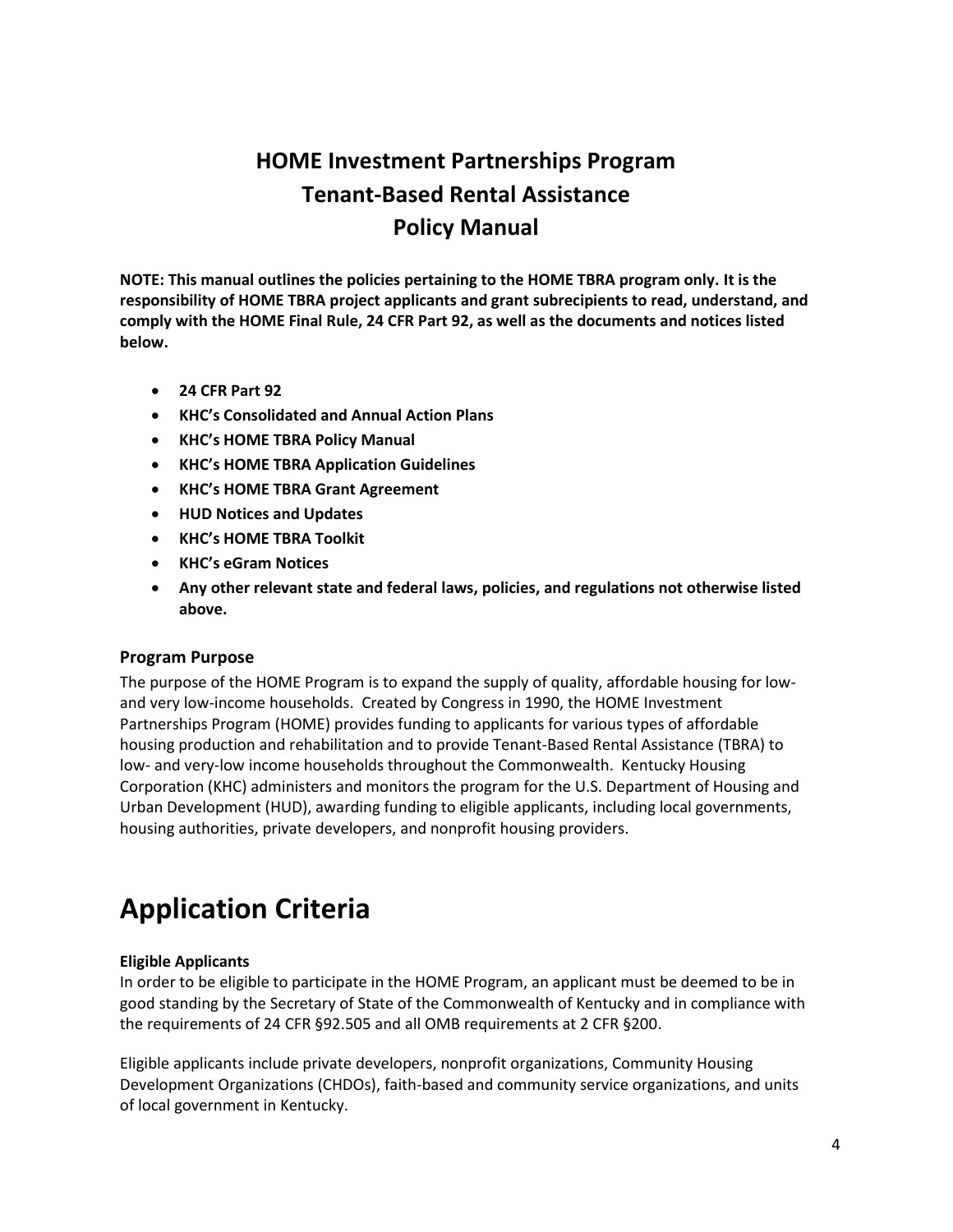#### **Note: TBRA is not a CHDO set-aside eligible activity; however, CHDOs are not precluded from applying for TBRA projects**.

Applicants that meet the criteria for TBRA established by HUD may apply for funding in the competitive TBRA funding process. Applicants who are deemed ineligible as a result of KHC's suspension and debarment policy may not participate in any project that receives KHC resources. Refer to the *Minimum Thresholds* section below for additional stipulations.

The city of Owensboro, the merged governments of Lexington/Fayette and Louisville/Jefferson counties and the consortia consisting of the cities of Covington, Ludlow, Newport, Bellevue, and Dayton receive a direct allocation of HOME funds from HUD. Projects within these areas are not eligible to apply for KHC's HOME TBRA funds.

#### <span id="page-4-0"></span>**Public Information and Open Records Act Request**

Applicants are advised that materials contained in TBRA applications are subject to the requirements of the Kentucky open records laws at KRS 61.870.884 and the application materials may be viewed and copied by any member of the public. Applicants seeking to claim a statutory exemption to disclosure from open records requests, which may be made, must place all documents viewed as confidential in a sealed envelope marked "confidential". Applicants must be aware that if an open records request is made for any of the application materials, KHC will make an independent determination of confidentiality and may or may not agree with the applicant's determination regarding the confidentiality of the materials.

#### <span id="page-4-1"></span>**Minimum Thresholds**

In addition to meeting basic eligibility criteria, additional minimum thresholds may be set by KHC during the TBRA competitive funding round. Such thresholds will be outlined in specific TBRA funding round application guidelines.

Threshold waivers will be granted on a case-by-case basis at KHC's sole and absolute discretion. Agencies wishing to request a threshold waiver must complete the online Housing Contract Administration (HCA) Project Waiver/Modification Request form prior to the application submission deadline following the specific timeframes outlined in the TBRA funding round application guidelines.

#### <span id="page-4-2"></span>**Maximum Funding Requests**

KHC limits the amount of funds an applicant may request.

KHC reserves the right to award lessor or greater amounts than requested. This determination may be based on such factors as the capacity of the applicant or administrator, a project's readiness to proceed, the number of applications received, geographic distribution of funds, and any other factors that KHC deems appropriate and necessary.

TBRA awards are for a two-year period, unless otherwise stated.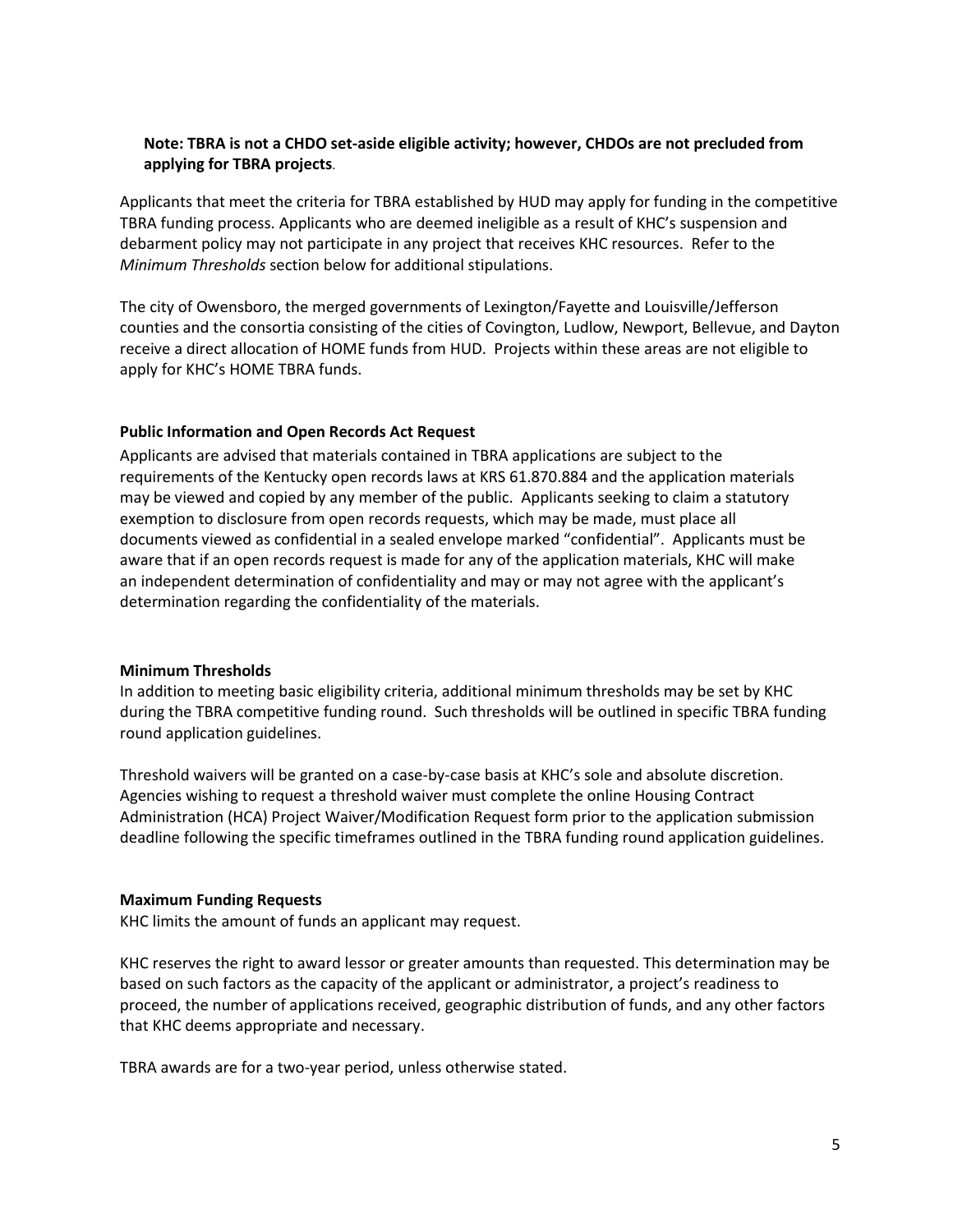#### <span id="page-5-0"></span>**Match and Leverage Requirements**

<span id="page-5-1"></span>There is no match or leverage requirement for TBRA.

#### **State Clearinghouse Review**

The Kentucky State Clearinghouse review is not applicable to HOME TBRA.

## <span id="page-5-2"></span>**Program Requirements and Administration**

#### <span id="page-5-3"></span>**Administration Plan**

All subrecipients must develop written policies and procedures (Administration Plan) describing how they will administer their HOME TBRA program. Administration Plans must be in accordance with the policies included herein, 24 CFR 92, and all other policies and regulations relevant to the administration of the HOME TBRA program.

#### <span id="page-5-4"></span>**Eligible Costs (Activities)**

#### **TBRA program funds may be used:**

- To provide rental assistance to help pay the cost of monthly rent and utility costs for up to 24 months. (Extension of assistance for up to an additional 24 months may be allowed. Refer to the *Length of TBRA Assistance* section for more information).
- To pay security and/or utility deposits.
	- o *Security deposit assistance* may be provided as long as the procedures in §92.209(j) are followed and regardless of whether the tenant is receiving on-going tenant-based rental assistance.
	- $\circ$  For those jurisdictions which have adopted the Uniform Residential Landlord Tenant Act, security deposit is defined as "an escrow payment made to the landlord under rental agreement for the purpose of securing the landlord against financial loss due to damage to the premises occasioned by the tenant's occupancy other than ordinary wear and tear."
	- $\circ$  The amount of a security deposit may not exceed the equivalent of two month's rent for the unit.
	- o *Utility deposit assistance* may be provided **only in conjunction with** either rental assistance or a security deposit program.
- To cover related soft costs for a TBRA project which includes unit inspections and income determinations.

#### **TBRA administrative (admin) funds may be used:**

 To pay for reasonable planning and administrative expenses associated with operating a TBRA program. Administration of TBRA is eligible only under general management oversight and coordination under §92.207(a).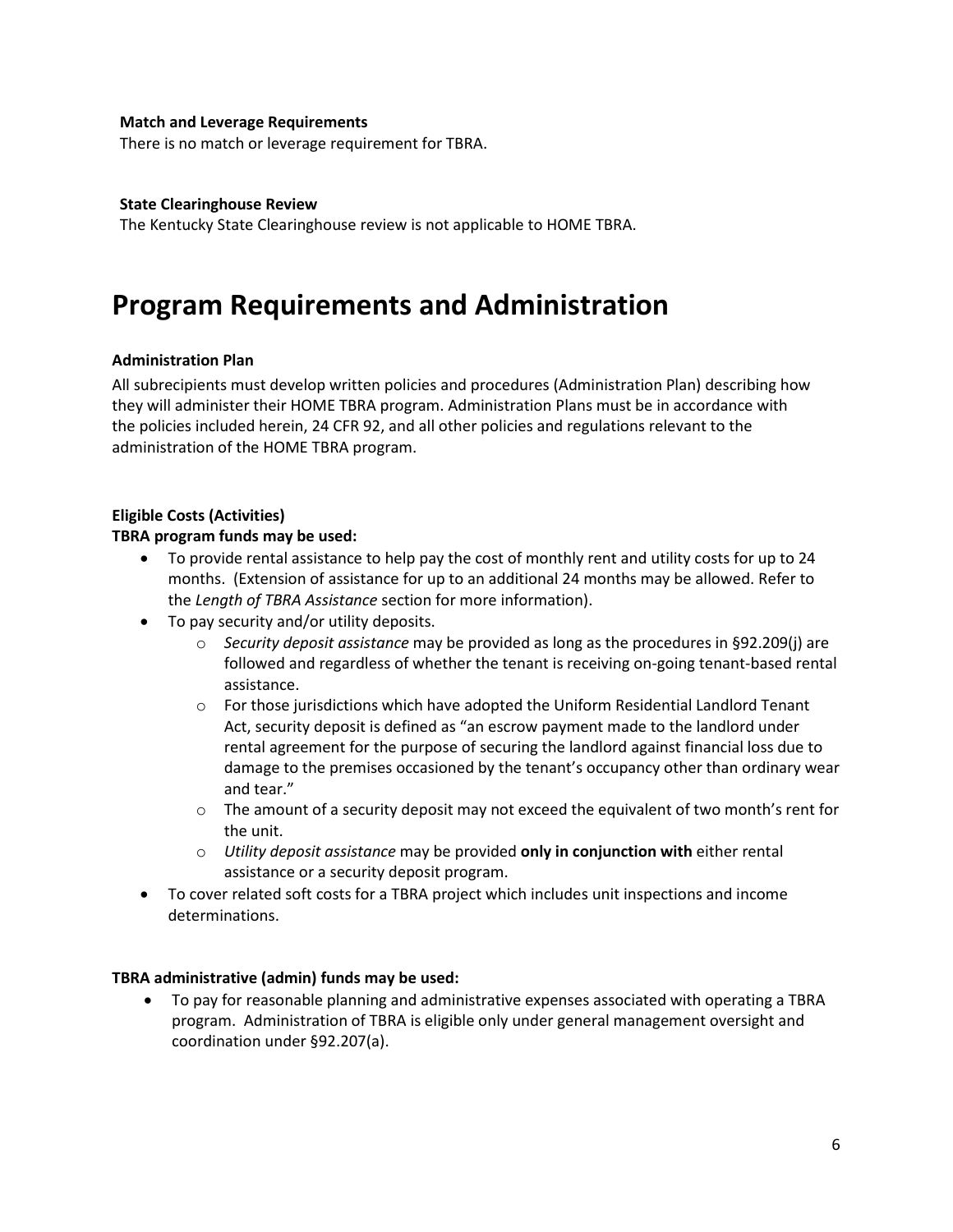#### <span id="page-6-0"></span>**Ineligible Costs (Activities)**

**HOME TBRA funds may not be used for the following activities:** 

- Application fees for housing units.
- Applicant background checks.
- Telephone and cable deposits.
- Landlord vacancy and/or damage claims.
- Down payment and/or closing costs in conjunction with a lease-purchase program.
- To make commitments to specific owners for specific projects. Tenants must be free to use the assistance in any eligible unit.
- To assist resident owners of cooperative housing that qualifies as homeownership housing. Cooperative and mutual housing may qualify as either rental or owner-occupied housing, depending on the provisions of the agreement applying to the unit.
- To prevent displacement of or provide relocation assistance to tenants as a result of activities other than the HOME Program.
- To provide TBRA to homeless persons for overnight or temporary shelter. Any HOME TBRA subsidy must be sufficient to enable a homeless person to rent a transitional or permanent housing unit that meets Housing Quality Standards (HQS).
- To provide assistance for more than 24 months. The term of rental assistance contract providing assistance with HOME funds may not exceed 24 month, but may be renewed, subject to the availability of HOME funds.
- To duplicate existing rental assistance programs that already reduce the tenant's rent payment to 30 percent of income. For example, if the household is already receiving assistance under the Section 8 Housing Choice Voucher Program (Section 8), the household may not also receive assistance under a HOME TBRA program.
- To provide assistance outside of the agency's service area.

#### <span id="page-6-1"></span>**Income Eligibility for TBRA Beneficiaries (Tenants)**

There are two key rules regarding the income eligibility of households under a HOME TBRA program initial income and income at annual recertification:

- **Initial Income Eligibility:** Income of participating households must be verified before assistance is provided. Income limits are established by household size and revised annually by HUD. For initial income eligibility, a household qualifies for TBRA assistance if its **annual gross income does not exceed 60 percent of Area Median Income (AMI)** indicated on the HOME Income Limits. Programs must ensure that 20 percent of all households served have an income that does not exceed 50 percent AMI.
- **Annual Recertification Income Eligibility:** The subrecipient must recertify family income, size and composition at least annually. Income limits are established by household size and revised annually by HUD. A household may still be served with HOME TBRA so long as its income does not exceed 80 percent AMI (HUD's Low-Income Limit) **after** project entry. If at annual recertification a household's income exceeds 80 percent AMI, the household is no longer eligible for HOME TBRA and assistance can no longer be provided. The subrecipient must give reasonable (minimum of 30 days) notice to the tenant and the owner.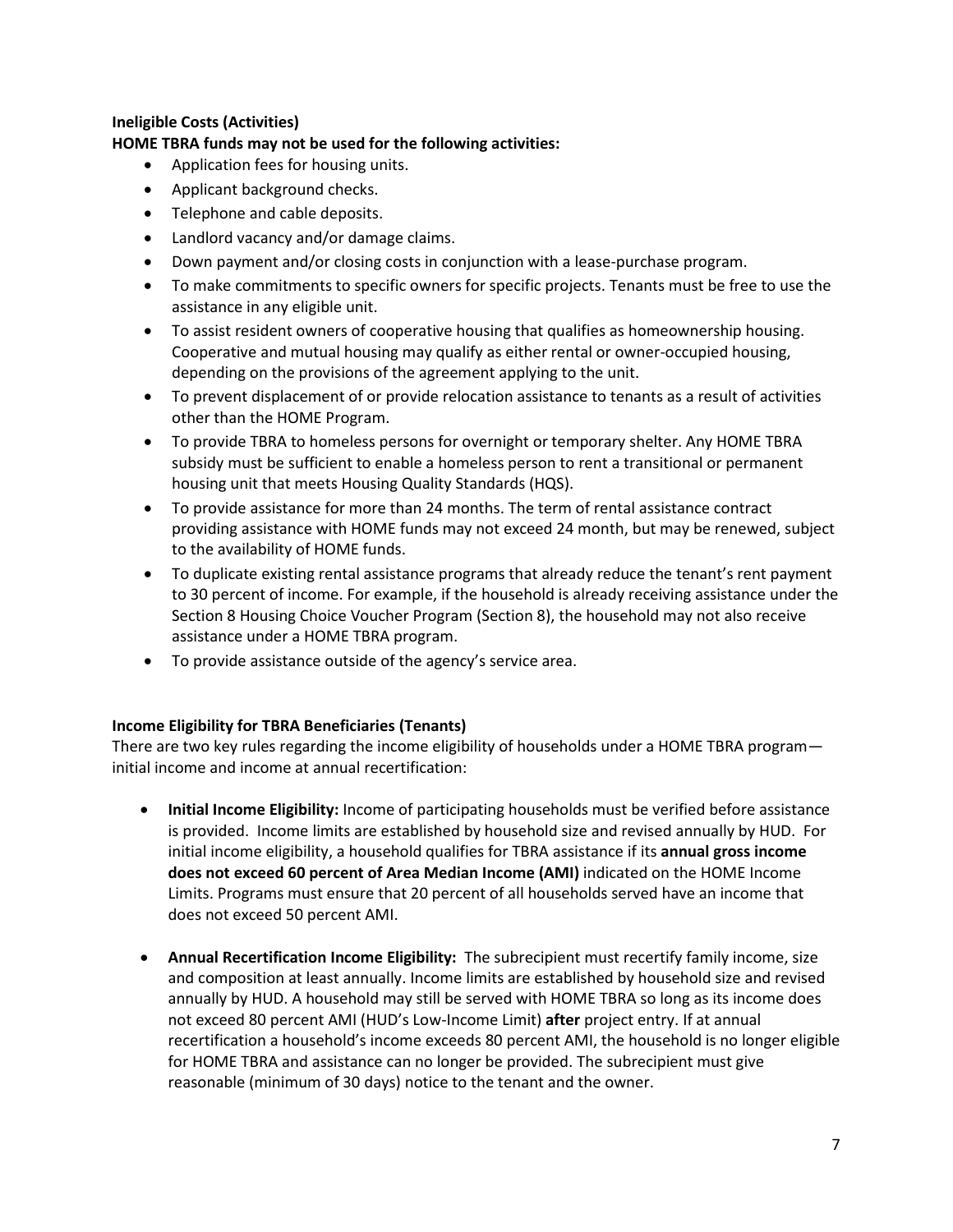#### <span id="page-7-0"></span>**Calculating Household Income:**

- Household income: Household income under HOME-funded TBRA program must be calculated using the definition of annual income at 24 CFR Part 5 (Section 8).
- The subrecipient must determine annual income by reviewing source documents for at least two months, evidencing annual income (for example, wage statement, interest statement, unemployment compensation) for the TBRA-assisted household.
	- $\circ$  Income and asset source documentation for new TBRA recipients is good for a sixmonth period. If TBRA assistance is not provided before the six months has expired, the household's income eligibility must be reviewed again before assistance may be provided.
	- $\circ$  Income eligibility criteria must be met regardless of the type of TBRA program operated by the subrecipient (e.g., rental assistance, utility deposits, security deposits, etc.).

#### <span id="page-7-1"></span>**Tenant Selection Requirements**

Subrecipients administering HOME-funded TBRA programs **must have a written tenant selection policy** that clearly specifies how households will be selected for participation in its TBRA program. There are two major components of tenant selection –income eligibility (as referenced above) and preferences established by the subrecipient. Preferences: Subrecipients can use HOME-funded TBRA programs to support a variety of local goals and initiatives, including the establishment of preferences.

- Residency preference: The subrecipient may opt to establish a residency preference as part of its community-wide program. A residency preference requires TBRA participants to be residents of the subrecipient service area, but must adhere to the following:
	- $\circ$  Subrecipients may establish a residency preference as long as the application of the preference does not have the effect of discriminating on the basis of race, color, religion, sex, nation origin, disability, familial status, age, sexual orientation, gender identity, or marital status.
	- $\circ$  The subrecipient's definition of "resident" must include persons who currently reside in the service area, and those who are currently working or have a verified job offer in the service area
	- o Subrecipients may **not** establish a requirement for minimum length of residency.
- Preferences for targeted populations: Subrecipients are permitted to design local selection criteria that meet the housing needs of specific populations.
	- o Preferences for persons with disabilities: Subrecipients may establish a preference for individuals with mental or physical disabilities.
		- Generally, TBRA and related services may be made available to **all** persons with disabilities that can benefit from such services.
		- Subrecipients may also provide a preference for a specific category of individuals with disabilities (e.g., persons with AIDS or severe mental illness) if the specific category is identified in the Consolidated Plan as having unmet needs and the preference is needed to narrow the gap in benefits and services available to such persons. In addition, the provision of assistance must be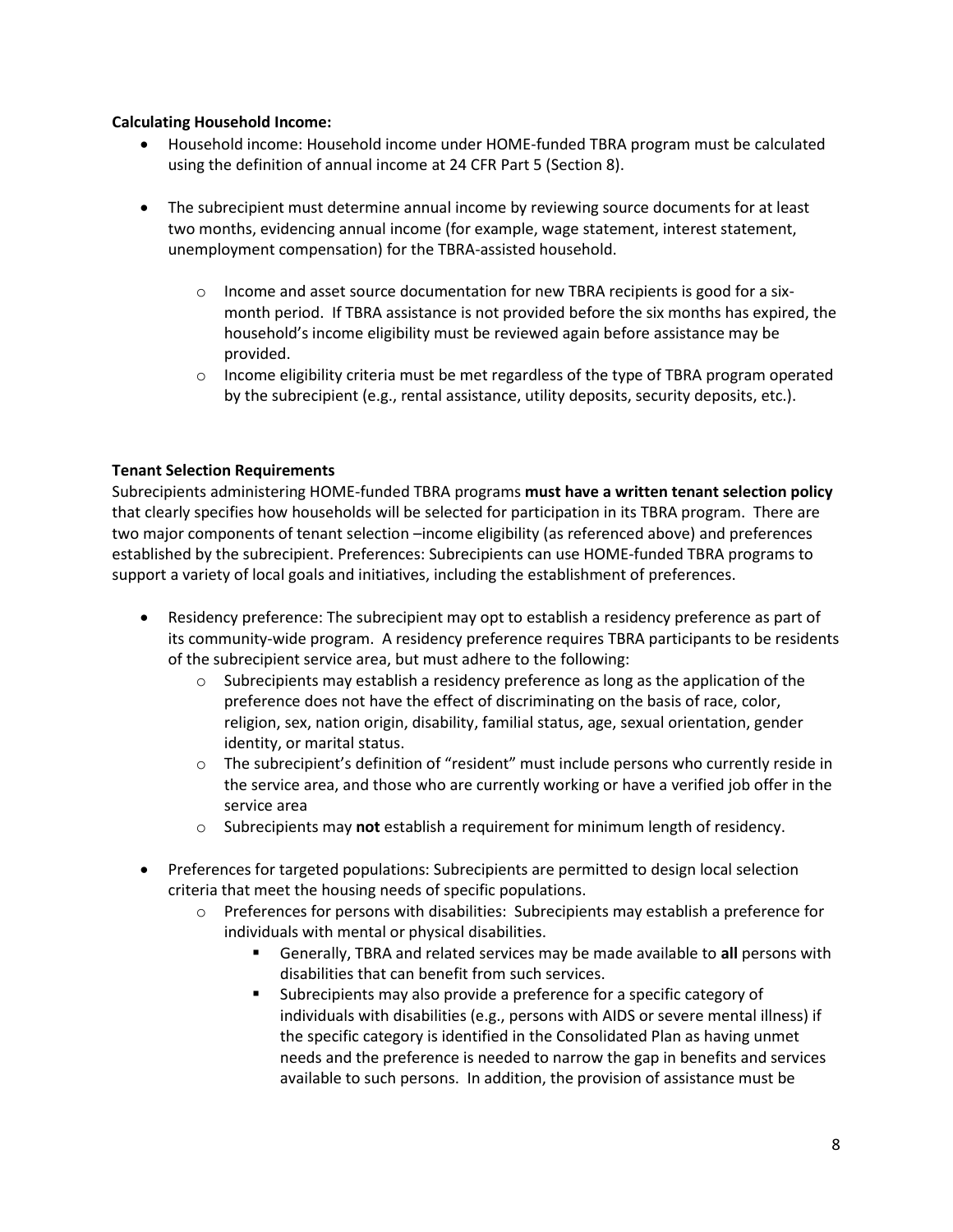necessary to provide housing, aid, benefit, or services that are as effective as those provided to others.

- Preferences for persons with other special needs: Subrecipients may establish a preference for individuals with special needs (seniors, homeless persons, etc.).
	- $\circ$  TBRA may be provided exclusively to persons with a particular type of special need, if the specific category of need is identified in the Consolidated Plan as having unmet need and the preference is necessary to bridge the gap in benefits and services received by such persons.
	- o As with the general TBRA program, appropriate **non-mandatory** social services may be provided in conjunction with the TBRA.
- Selection for TBRA assistance may be conditioned on successful participation in a self-sufficiency program. The family's failure to continue participation in the self-sufficiency program is not a basis for terminating the assistance; however, renewal of the assistance may be conditioned on participation in the program.
- Tenants on Section 8 waiting list: HOME TBRA Program Participants do not jeopardize their position on the local Section 8 waiting list while receiving HOME TBRA assistance. If Section 8 assistance becomes available, recipients of TBRA will qualify for tenant selection preferences to the same extent as when they received HOME TBRA under this subsection.
- Eligibility may NOT be contingent upon participation in medical- or disability-related services, and cannot be administered in a manner that limits opportunities for persons with disabilities.

#### <span id="page-8-0"></span>**Eligible TBRA Units and Rent Reasonableness**

The HOME TBRA program offers households great flexibility in selecting a housing unit. Households must be free to select the unit of their choice.

- **Public or private:** Units under the TBRA program may be publicly- or privately- owned. Publiclyowned units include public housing, Section 811, Section 202, HOPE 6, Continuum of Care, and HOPWA.
- **Combining rental assistance with another rental assistance program:** HOME TBRA rental assistance **cannot** be provided to a program participant who is receiving tenant-based rental assistance (e.g. Section 8 or Continuum of Care rental assistance) or living in a housing unit receiving project-based rental assistance or operating assistance through other public sources.
- **Combining security and utility deposit assistance with another security or utility deposit program:** HOME TBRA security and utility deposit assistance **cannot** be provided to a program participant who is receiving security deposit or utility deposit assistance through other public sources.
- **Rents must be reasonable**: Subrecipients must disapprove a lease if the subrecipient determines the rent is not reasonable, based on rents that are charged for comparable unassisted rental units.
- **HOME-funded units are OK**: Households may select units developed or rehabilitated with HOME assistance. However, the subrecipient may not require the household to select a HOME unit as a condition of receiving TBRA. Households must be permitted to move out at the end of the HOME lease term, taking their TBRA assistance with them.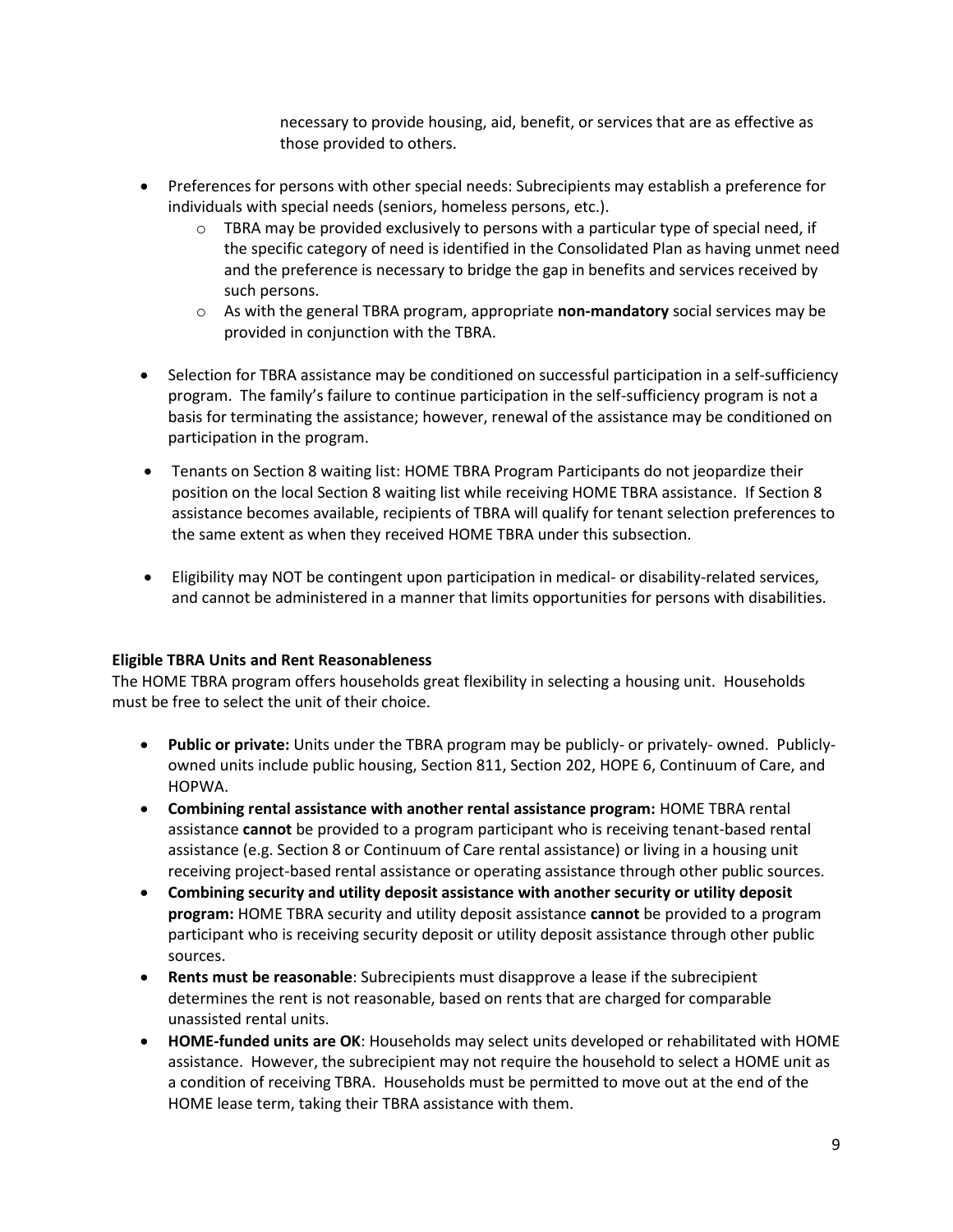**Portability is an option:** Subrecipients may allow eligible TBRA participants to use their TBRA assistance in units within their service area. KHC does not allow TBRA assistance to be used outside of the subrecipient's service area.

#### <span id="page-9-0"></span>**Property and Occupancy Standards**

The Section 8 Housing Quality Standards (HQS) must be used for HOME TBRA activities. Inspection to verify compliance with HQS and occupancy standards are made both at initial move-in and annually during the term of the TBRA assistance. If security deposit assistance alone is provided, an inspection is required only at the time the PJ provides the security deposit assistance.

#### **Occupancy Standards**

- The subrecipient must develop local occupancy standards that specify the number of bedrooms needed by households of various sizes and composition.
- **Eligible unit size**: The occupancy standards are used to provide consistent criteria for determining the unit size for which the household is eligible.
- When the household is selected for the HOME TBRA program, the subrecipient should counsel the household about the unit size for which the household is eligible.
	- $\circ$  If the household will be permitted to select a unit that is larger or smaller than the eligible unit size, the subrecipient should explain the impact of this choice on the tenant's payment.
	- $\circ$  The subrecipient may refer the household to appropriate units, but may not require the household to select the referral unit.
- Subrecipient must ensure that the property complies with standards and requirements for as long as the unit is occupied by a TBRA recipient.
	- $\circ$  The subrecipient must conduct an annual inspection to ensure that the unit still meets HQS.
	- $\circ$  The subrecipient must also ensure that the unit is the appropriate size for the household in order to meet the occupancy standard.

#### <span id="page-9-1"></span>**Lease Requirements**

- TBRA may be provided through an assistance contract with an owner that leases a unit to an assisted household or directly to the household. In either case, KHC requires subrecipient to approve the lease between the household and the owner.
- The tenant's lease must comply with the requirements in §92.253(a) and (b).
- **Written lease:** The lease between the owner and the TBRA recipient must be in writing and signed by both parties. A written lease is required regardless of what the state considers as a legal lease. The subrecipient must review the lease.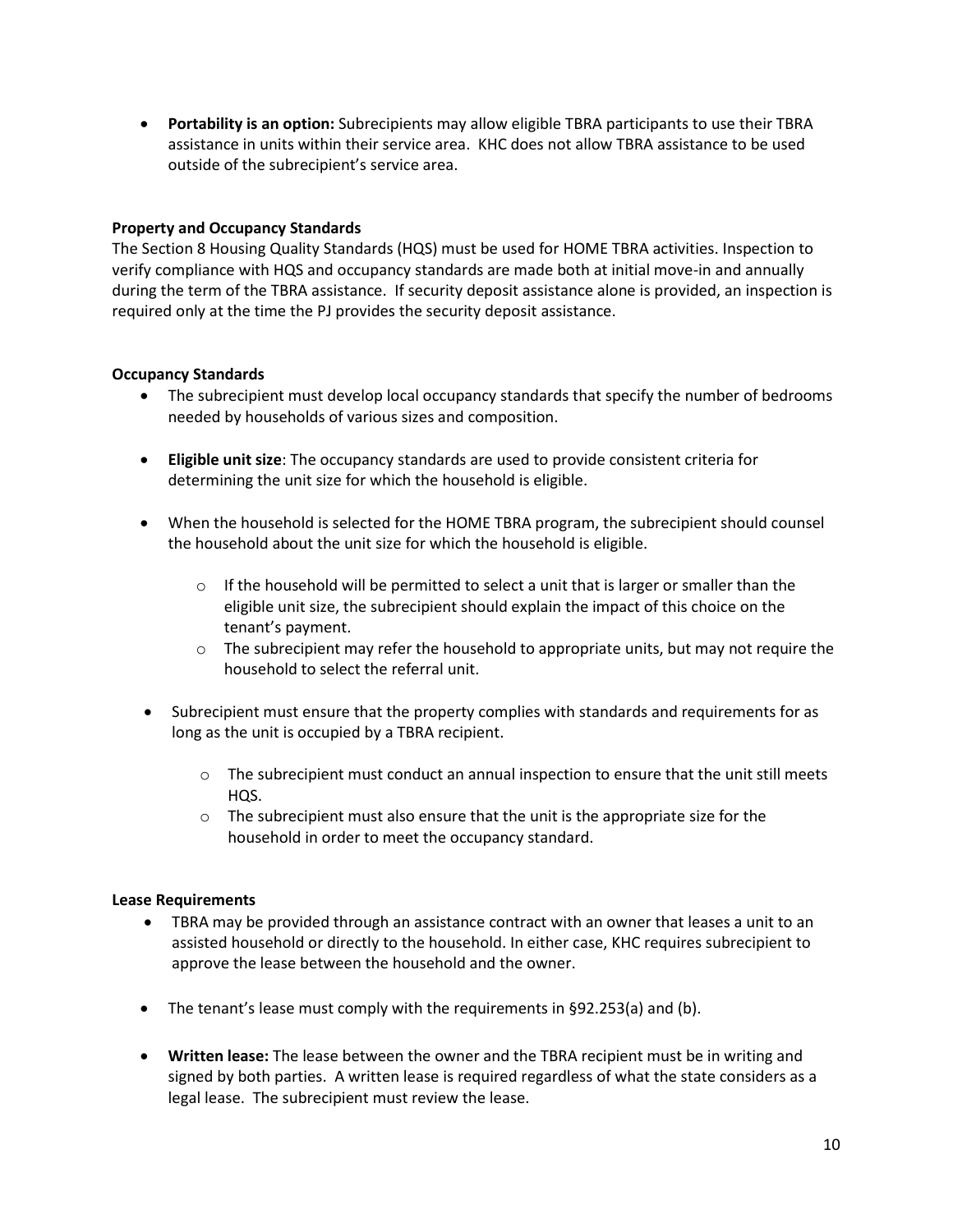- **Term:** The term of the lease between the tenant and the owner must be *at least one year*, unless both agree otherwise.
- **What the lease may not say:** The lease *may not* contain the following provisions:
	- $\circ$  Agreement by the tenant to be sued or to admit guilt, or a judgment in favor of the owner in a law suit brought in connection with the lease;
	- $\circ$  Agreement by the tenant that the owner may take, hold, or sell the personal property of household members without notice to the tenant and a court decision on the rights of the parties (this does not apply to personal property left by the tenant after move-out);
	- $\circ$  Agreement by the tenant not to hold the owner or its agents legally responsible for any action or failure to act, whether intentional or negligent;
	- $\circ$  Agreement by the tenant that the owner may institute a lawsuit without notice to the tenant;
	- $\circ$  Agreement that the owner may evict the tenant (or other household members) without a civil court proceeding where the tenant has the right to present a defense, or before a court decision on the rights of the tenant and the owner;
	- $\circ$  Agreement by the tenant to waive a trial by jury;
	- $\circ$  Agreement by the tenant to waive the tenant's right to appeal or otherwise challenge a court decision;
	- $\circ$  Agreement by the tenant to pay attorney fees or other legal costs, even if the tenant wins in court; or
	- $\circ$  Agreement by the tenant to participate in any specific supportive services as a term or condition of the lease. Services may not be mandatory.
- **Termination:** The subrecipient must establish standards it will use to approve or reject a lease relating to when a landlord may elect to terminate or refuse to renew the lease of a TBRA household. These standards must be in writing. They must also be included within the lease and/or in the contract between the subrecipient and the tenant.
- **Rent increases:** The subrecipient must review and approve rent increases by the landlord renting to tenants participating in the TBRA program. Owners may adjust rents as leases are renewed (generally annually). The subrecipient must disapprove a lease if the rent is not reasonable.

#### <span id="page-10-0"></span>**Calculating the Rental Subsidy**

- KHC has elected to utilize the Section 8 Housing Choice Voucher method (24 CFR Part 982) to calculate subsidy amounts. Subrecipients must utilize the KHC HOME TBRA Subsidy Worksheet located on the HCA Help Desk at [https://kyhmis.zendesk.com/home.](https://kyhmis.zendesk.com/home)
- **Maximum TBRA payment (subsidy):** The maximum amount that the HOME TBRA *program* may pay to assist any given household is the difference between 30 percent of the household's *adjusted* monthly income using the requirements in 24 CFR Part 5.611 and the rent limit established by the subrecipient, known as the payment (rent) standard. This gap is then the constant amount of the monthly TBRA assistance. The household is free to select an actual unit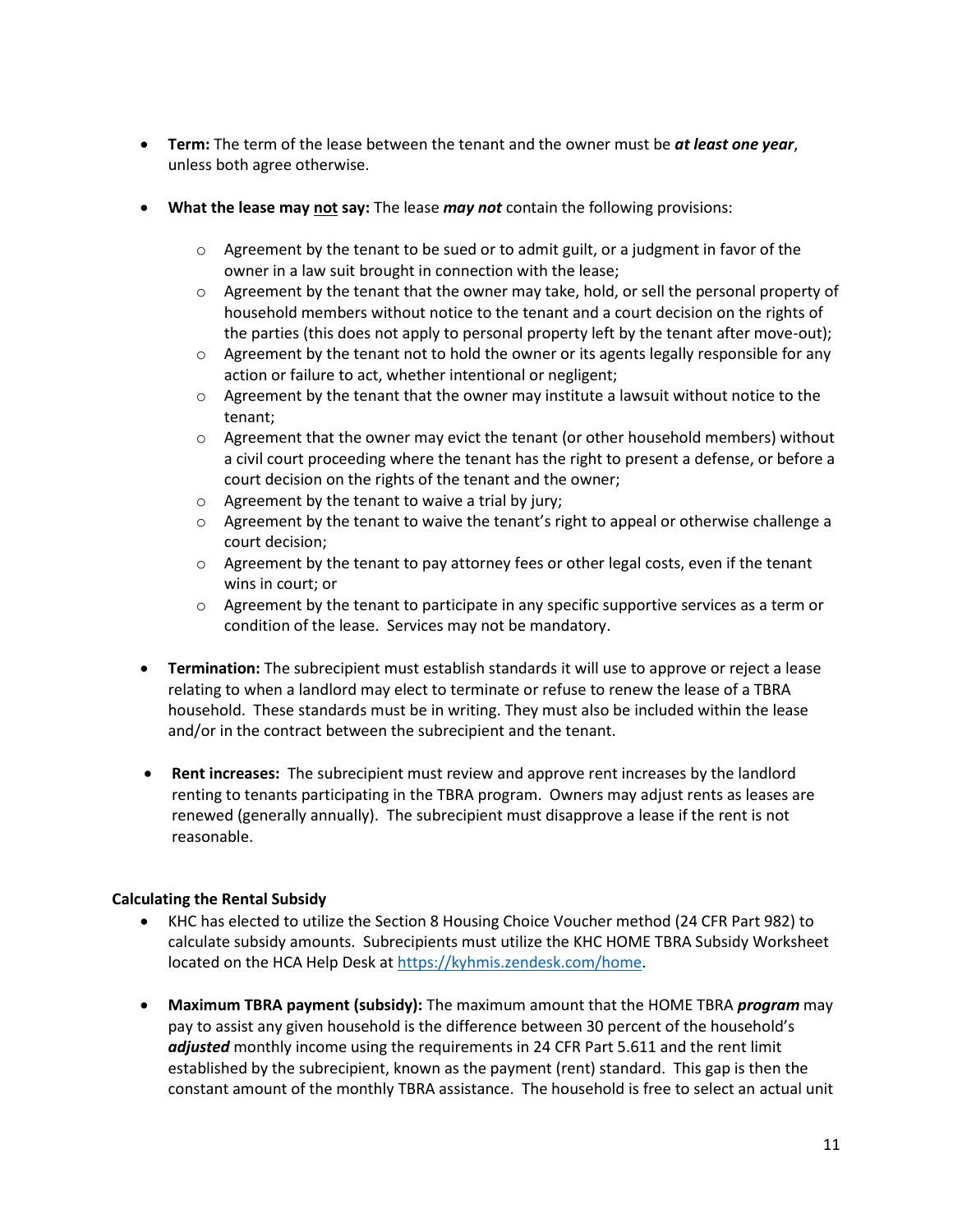that costs more or less than the subrecipient's payment (rent) standard. **NOTE: KHC typically refers to the rent limit as the payment standard. However, the term** *payment standard* **means the same thing as the term** *rent standard***, which is used in 24 CFR Part 92.** 

- Regardless of whether the unit cost of the actual unit selected is more or less than the payment (rent) standard, the monthly TBRA to the household remains fixed at the gap between what the household can afford and the subrecipient's payment (rent) standard.
	- o **Unit costing more:** If the household selects a unit costing more than the payment (rent) standard, the household's monthly payment will exceed 30 percent of its monthly adjusted income. Should a household elect a unit that exceeds the subrecipient's payment (rent) standard, the subrecipient should obtain documentation signed by the household that it understands the unit is considered unaffordable to their income level.
	- o **Unit costing less:** If the household selects a unit costing less than the payment (rent) standard, the household's monthly payment will be less than 30 percent of its monthly adjusted income.

#### <span id="page-11-0"></span>**Minimum Tenant Payment**

The HOME Program rules require the subrecipient to establish a minimum tenant payment. **Minimum tenant payment:** The subrecipient may use its discretion in setting this minimum payment level. The minimum payment must be established at a dollar figure (such as \$50). KHC allows the minimum tenant payment to be as low as \$1.

#### <span id="page-11-1"></span>**Selecting a Payment (Rent) Standard**

In establishing a payment (rent) standard, subrecipients may either use the current HUD Fair Market Rent (FMR) (updated and published annually by HUD) or they may set the standard at 110% of the FMR<sup>1</sup>. Whichever method is selected, it must be clearly stated in the agency's HOME TBRA Administration Plan and must be applied consistently with all assisted households.

#### <span id="page-11-2"></span>**Length of TBRA Assistance**

- HOME TBRA rental assistance contracts with individual households may not exceed 24 months. However, contracts **can** be renewed for up to an additional 24 months and every 24 months thereafter, subject to availability of HOME funds.
- In circumstances where the payment is made directly to the **landlord**, the 24 month period begins on the first day of the lease and ends upon termination of the lease.
- In circumstances where the payment is made directly to the **tenant**, the TBRA payment ends when a lease is terminated. However, payments can begin again once the household enters into a new lease.

<sup>&</sup>lt;sup>1</sup> Subrecipients serving Daviess County may select the FMR or 90% of the FMR.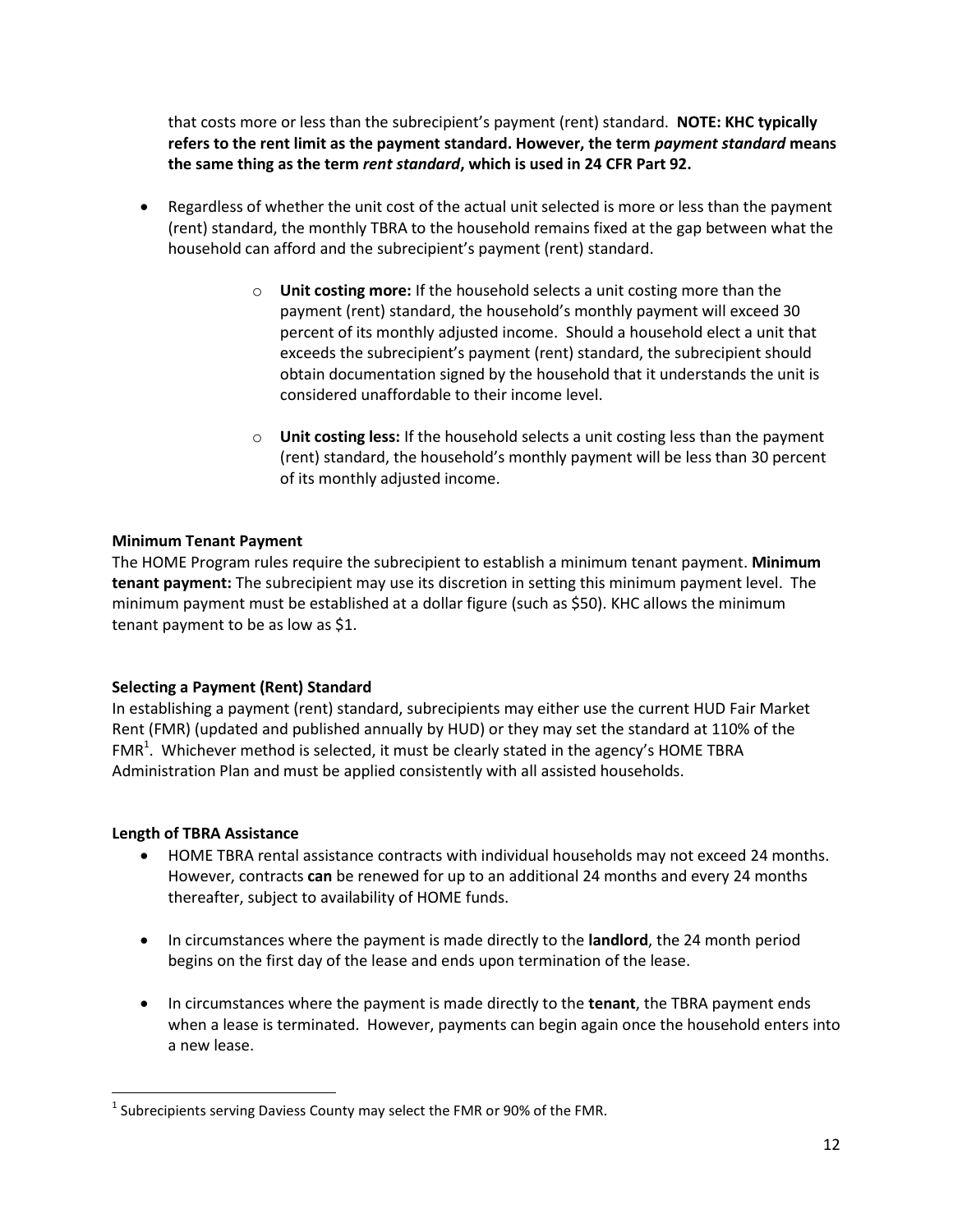• Rental assistance contracts may be shorter than two years. For example, if TBRA is used in conjunction with a self-sufficiency program, a subrecipient may want to have a shorter contract term, such as 18 months.

#### <span id="page-12-0"></span>**Deposit Assistance**

HOME regulations allow the security deposit payment to be made to the tenant or the owner and the utility deposit payment to be made to the tenant or the appropriate utility company. KHC recommends that deposit payments be made directly to an owner or utility company.

The amount of security deposit paid should be based upon local market practice. However, the maximum amount of HOME funds that may be provided for a security deposit is the equivalent of two months' rent for the unit. Only the prospective tenant, not the owner or landlord, may apply for HOME security deposit assistance.

Utility deposits may be made only in conjunction with the provision of rental assistance or security deposit programs, and cannot be operated separately as a "stand alone" program. Utility deposits may be paid for any of the tenant-paid utility services included on the utility allowance chart provided by the local public housing authority. Telephone and cable deposits are ineligible.

**Note: Funds for assistance for security deposits or utilities must be in the form of a grant to, or on behalf of, the tenant.**

#### <span id="page-12-1"></span>**Structure and Repayment of KHC Subsidy**

There is no repayment of HOME assistance for HOME TBRA activities by the individual households to the sponsoring agency. All HOME TBRA to individual households will be in the form of a grant. In the event of non-compliance by a sponsoring agency, repayment of HOME TBRA funds to KHC will be required.

#### <span id="page-12-2"></span>**Recapture of Funds**

KHC reserves the right to:

- Withdraw its conditional funding commitment if items are not submitted by the applicant by the date referenced in the commitment letter.
- Recapture funds if funds are not committed and/or expended by the dates referenced in the funding agreement, or if the project substantially changes after the funding commitment.
- Periodically review the applicant's progress toward timely commitment and expenditure of the HOME allocation. If KHC determines that the project is no longer feasible or is not progressing timely so that the imposed deadlines will be met, funds may be recaptured.
- KHC will recapture funds for any subrecipient who becomes suspended or debarred in accordance with the KHC Suspension and Debarment Policy.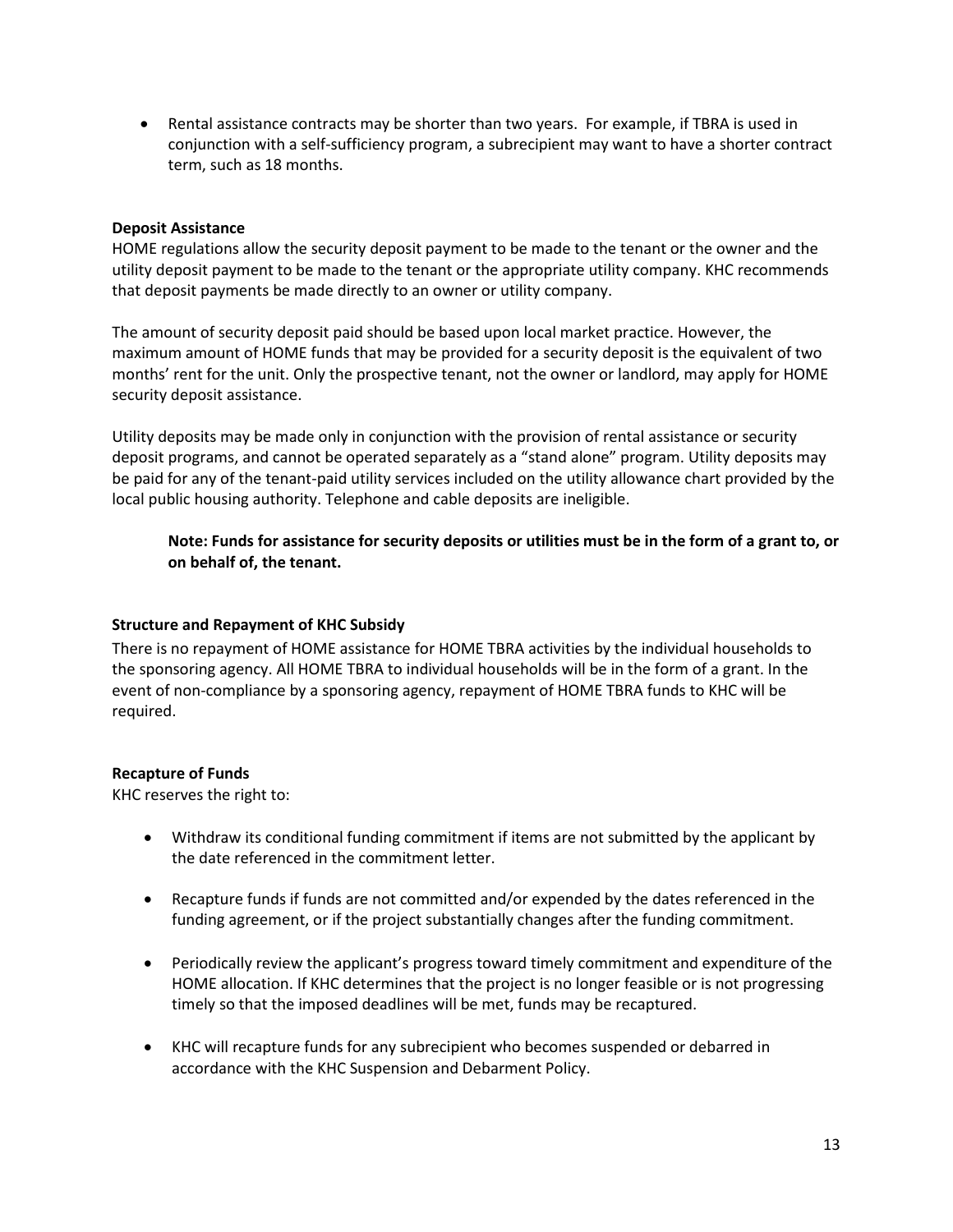Other examples of situations that constitute recapture are included in the funding agreement. Subrecipients are advised to read those requirements carefully to avoid recapture of HOME funds.

#### <span id="page-13-0"></span>**Project Completion**

If the project does not meet the commitment and/or expenditure deadlines as noted in the HOME TBRA grant agreement, any uncommitted or unexpended HOME project funds are subject to recapture.

#### <span id="page-13-1"></span>**Recordkeeping**

Recordkeeping and Record Retention requirements must be in compliance with 24 CFR 92.508. For TBRA projects, records must be retained for five years after the period of rental assistance ends or from the time the project is closed, whichever is longer.

Documentation of these requirements must be available for review by KHC's compliance monitoring staff or program staff. Subrecipients are responsible for ensuring that all records are maintained for the appropriate period of time for all HOME TBRA projects.

#### <span id="page-13-2"></span>**Additional Program Administration**

Additional requirements include but are not limited to:

- Each applicant must develop and utilize a standard program application form. Each household must complete the standard application form. If necessary, the agency will provide assistance in preparing the form; especially to the elderly, handicapped, non-English speaking persons, and persons who are unable to read and/or write. A *Uniform Residential Loan Application* is not considered a program application and cannot be used as such under this program.
- All households deemed ineligible for assistance must be notified in writing of such determination and the reasons for such determination. The household should also be notified of other potential resources.
- Applicants should document their efforts to ensure clients are complying with the requirements.
- Applicants must disclose all real, potential, or perceived conflicts of interest to KHC as outlined in 2 CFR Part 200, as applicable, regarding the receipt of, assistance provided with, or expenditure of KHC funds. All conflicts of interest must be disclosed and resolved prior to providing HOME TBRA assistance to the household. For additional guidance on Conflict of Interest requirements, refer to the Compliance section of the HCA Help Desk at [https://kyhmis.zendesk.com/home.](https://kyhmis.zendesk.com/home)
- HOME applicants must comply with the requirements of the Uniform Relocation Act.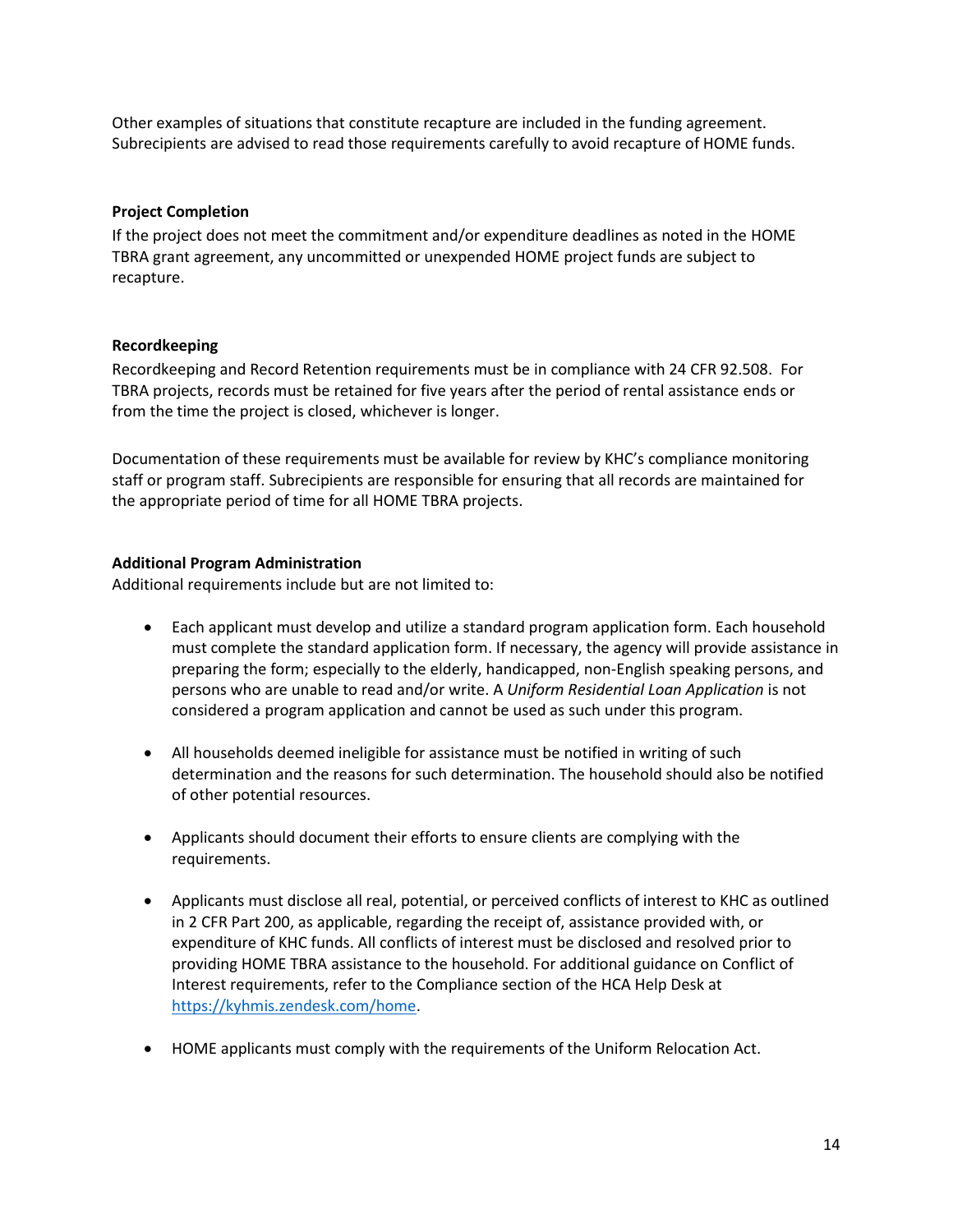- All funded projects have access to technical assistance through the Housing Contract Administration (HCA) Help Desk on an as-needed basis. The HCA Help Desk can be found on KHC's website and this link:<https://kyhmis.zendesk.com/home>
- The subrecipient is responsible for adhering to Violence Against Women Reauthorization Act of 2013: Implementation in HUD Housing Programs. Additional information can be found at 24 CFR §5.2001- thru §5.2011.

#### <span id="page-14-0"></span>**Draw Requests**

All draw requests must be submitted through the Program Funding Draw Management System (PFDMS): [https://wapps.kyhousing.org/Khc\\_webdraw/u/l](https://wapps.kyhousing.org/Khc_webdraw/u/l) to set-up your account, visit the Program Funding Draw Management System and follow these steps:

- 1. Register/Create an account.
- 2. Request access to your project(s).
- 3. After project access is approved, create and submit the draw request.

It is recommended that you use Internet Explorer 10 or above, or the latest version of Firefox or Chrome when completing your registration. Draw requests and project set-up reports are to be submitted monthly. The final draw request must also include required closeout documentation. If you have any questions, or need assistance registering, please review the FAQ section of the PFDMS or contact a Financial Management Specialist in the Housing Contract Administration Department.

#### <span id="page-14-1"></span>**Compliance Monitoring**

KHC is responsible for conducting monitoring reviews for all projects. KHC will utilize a risk assessment tool to determine the relative risk among funded entities and projects. Subrecipients will receive onsite, desk, or remote monitoring reviews based on the risk assessment. All agencies will be required to complete the Annual Project Compliance Report (APCR). Each subrecipient of HOME funds is required to make available, in a timely manner, all documentation required by KHC's Quality Assurance Staff.

<span id="page-14-2"></span>**Resources HOME Final Rule 24 CFR Part 92** [http://www.ecfr.gov/cgi-bin/text-idx?tpl=/ecfrbrowse/Title24/24cfr92\\_main\\_02.tpl](http://www.ecfr.gov/cgi-bin/text-idx?tpl=/ecfrbrowse/Title24/24cfr92_main_02.tpl)

#### **HUD Exchange**

<https://www.hudexchange.info/>

#### **HOME Tenant-Based Rental Assistance Guidance** <https://www.hudexchange.info/home/topics/tenant-based-rental-assistance/>

**2 CFR Part 200 Uniform Administrative Requirements**

[http://www.ecfr.gov/cgi-bin/text-idx?tpl=/ecfrbrowse/Title02/2cfr200\\_main\\_02.tpl](http://www.ecfr.gov/cgi-bin/text-idx?tpl=/ecfrbrowse/Title02/2cfr200_main_02.tpl)

#### **HCA Help Desk**

<https://kyhmis/zendesk.com/home>